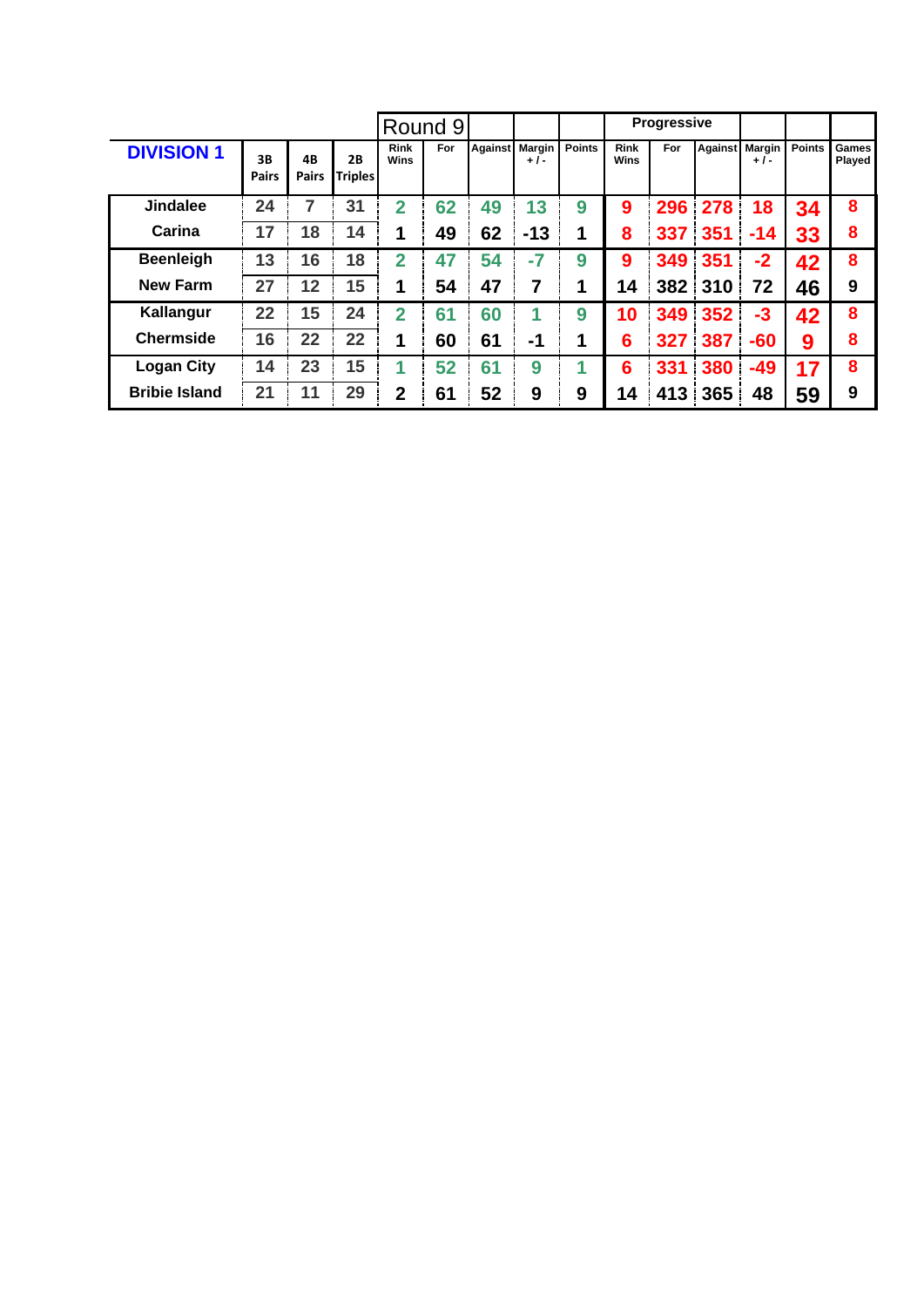

|  | <b>DIVISION 2</b><br><b>SECTION 1</b> | <b>Single</b><br>s |    | <b>Pairs</b> Fours | <b>Rink</b><br>Wins | For | <b>Against</b> | <b>Margin</b><br>$+1-$ | <b>Points</b> | <b>Rink</b><br>Wins | For | Against | <b>Margin</b><br>$+1-$  | <b>Points</b> | <b>Games</b><br>Played |
|--|---------------------------------------|--------------------|----|--------------------|---------------------|-----|----------------|------------------------|---------------|---------------------|-----|---------|-------------------------|---------------|------------------------|
|  | Maroochy                              | 18                 | 18 | 22                 | $\overline{2}$      | 58  | 57             | 4                      | 9             | 17                  | 561 | 506     | 55                      | 66            | 9                      |
|  |                                       | 24                 | 16 | 17                 |                     |     |                |                        |               |                     |     |         |                         |               |                        |
|  | <b>Bribie Island</b>                  | 14                 | 11 | 15                 |                     | 40  | 84             | -44                    |               | 17                  | 559 | 529     | 30                      | 59            | 9                      |
|  |                                       | 29                 | 26 | 29                 |                     |     |                |                        |               |                     |     |         |                         |               |                        |
|  | Geebung<br><b>Manly</b>               | 24                 | 16 | 17                 |                     | 57  | 58             | -1                     | 1             | 17                  | 434 | 341     | 93                      | 52            | 9                      |
|  |                                       | 18                 | 18 | 22                 |                     |     |                |                        |               |                     |     |         |                         |               |                        |
|  |                                       | 29                 | 26 | 29                 | 3                   | 84  | 40             | 44                     | 10            | 14                  | 538 | 535     | $\overline{\mathbf{3}}$ | 49            | 9                      |
|  |                                       | 14                 | 11 | 15                 |                     |     |                |                        |               |                     |     |         |                         |               |                        |
|  | Sandgate                              | 21                 | 20 | 34                 | 3                   | 75  | 53             | 22                     | 10            | 10                  | 408 | 438     | $-30$                   | 31            | $\overline{9}$         |
|  |                                       | 20                 | 16 | 17                 |                     |     |                |                        |               |                     |     |         |                         |               |                        |
|  | Kallangur                             | 20                 | 16 | 17                 |                     | 53  | 75             | $-22$                  |               | 6                   | 431 | 582     | $-151$                  | 13            | 9                      |
|  |                                       | 21                 | 20 | 34                 |                     |     |                |                        |               |                     |     |         |                         |               |                        |

|                                       |             |    |               |                            |     | Round 9        |                        |        |                     |     |         | Progressive            |               |                        |
|---------------------------------------|-------------|----|---------------|----------------------------|-----|----------------|------------------------|--------|---------------------|-----|---------|------------------------|---------------|------------------------|
| <b>DIVISION 2</b><br><b>SECTION 2</b> | Single<br>s |    | Pairs   Fours | <b>Rink</b><br><b>Wins</b> | For | <b>Against</b> | <b>Margin</b><br>$+1-$ | Points | <b>Rink</b><br>Wins | For | Against | <b>Margin</b><br>$+1-$ | <b>Points</b> | Games<br><b>Played</b> |
|                                       | 27          | 16 | 23            | $\overline{2}$             | 66  | 50             | 16                     | 9      | 15                  | 541 | 519     | 22                     | 57            | $\boldsymbol{9}$       |
| <b>Beenleigh</b>                      | 14          | 17 | 19            |                            |     |                |                        |        |                     |     |         |                        |               |                        |
|                                       | 34          | 19 | 22            | 3                          | 75  | 48             | 27                     |        |                     | 523 |         | 69                     | 57            | $\overline{7}$         |
| <b>Brodbeach</b>                      | 10          | 17 | 21            |                            |     |                |                        | 10     | 15                  |     | 454     |                        |               |                        |
|                                       | 13          | 13 | 14            |                            |     |                |                        |        |                     |     |         |                        |               |                        |
| Enogera                               | 24          | 19 | 25            |                            | 40  | 68             | $-28$                  |        | 12                  | 506 | 557     | $-51$                  | 47            | $\mathbf{9}$           |
| <b>West Toowoomba</b>                 | 14          | 17 | 19            |                            | 50  | 66             | $-16$                  | 1      | 13                  | 460 | 451     | $\mathbf{9}$           | 41            | 8                      |
|                                       | 27          | 16 | 23            |                            |     |                |                        |        |                     |     |         |                        |               |                        |
|                                       | 10          | 17 | 21            |                            | 48  | 75             | $-27$                  |        |                     | 500 | 558     | $-58$                  | 24            |                        |
| <b>Hamilton</b>                       | 34          | 19 | 22            |                            |     |                |                        |        | 10                  |     |         |                        |               | $\overline{9}$         |
|                                       | 24          | 19 | 25            |                            |     |                |                        |        |                     |     |         | 9                      | 24            | $\overline{7}$         |
| <b>Jindalee</b>                       | 13          | 13 | 14            | 3                          | 68  | 40             | 28                     | 10     | 10                  | 414 | 405     |                        |               |                        |

 $\lceil$ 

|  |                                       |                    |    |                | <b>Round 9</b>      |     |                |                        |        |                            |     |                | Progressive            |               |                        |
|--|---------------------------------------|--------------------|----|----------------|---------------------|-----|----------------|------------------------|--------|----------------------------|-----|----------------|------------------------|---------------|------------------------|
|  | <b>DIVISION 3</b><br><b>SECTION 1</b> | <b>Single</b><br>s |    | Pairs Fours    | <b>Rink</b><br>Wins | For | <b>Against</b> | <b>Margin</b><br>$+1-$ | Points | <b>Rink</b><br><b>Wins</b> | For | <b>Against</b> | <b>Margin</b><br>$+1-$ | <b>Points</b> | <b>Games</b><br>Played |
|  |                                       | 20                 | 17 | 29             | $\overline{2}$      | 66  | 53             | 13                     | 9      | 17                         | 600 | 459            | 141                    | 59            | 9                      |
|  | <b>Aspley</b>                         | 24                 | 14 | 15             |                     |     |                |                        |        |                            |     |                |                        |               |                        |
|  | <b>Bramble Bay</b>                    | 16                 | 24 | 21             | 1                   | 61  | 64             | $-3$                   | 1      | 16                         | 572 | 503            | 69                     | 51            | 9                      |
|  |                                       | 21                 | 16 | 27             |                     |     |                |                        |        |                            |     |                |                        |               |                        |
|  | Kallangur                             | 31                 | 14 | 25             | $\overline{2}$      | 70  | 48             | 22                     | 9      | 13                         | 506 | 528            | $-22$                  | 48            | 9                      |
|  |                                       | 9                  | 20 | 19             |                     |     |                |                        |        |                            |     |                |                        |               |                        |
|  | Dayboro                               | 9                  | 20 | 19             |                     | 48  | 70             | $-22$                  | 1      | 13                         | 505 | 582            | $-77$                  | 41            | 9                      |
|  |                                       | 31                 | 14 | 25             |                     |     |                |                        |        |                            |     |                |                        |               |                        |
|  |                                       | 27<br>16<br>21     |    | $\overline{2}$ | 64                  | 61  | 3              | 9                      | 11     | 497                        | 611 | $-114$         | 39                     | $\mathbf{9}$  |                        |
|  | <b>Chermside</b>                      | 16                 | 24 | 21             |                     |     |                |                        |        |                            |     |                |                        |               |                        |
|  | <b>Pine Rivers</b>                    | 24                 | 14 | 15             |                     | 53  | 66             | $-13$                  | 1      | 11                         | 545 | 542            | 3                      | 32            | 9                      |
|  |                                       | 20                 | 17 | 29             |                     |     |                |                        |        |                            |     |                |                        |               |                        |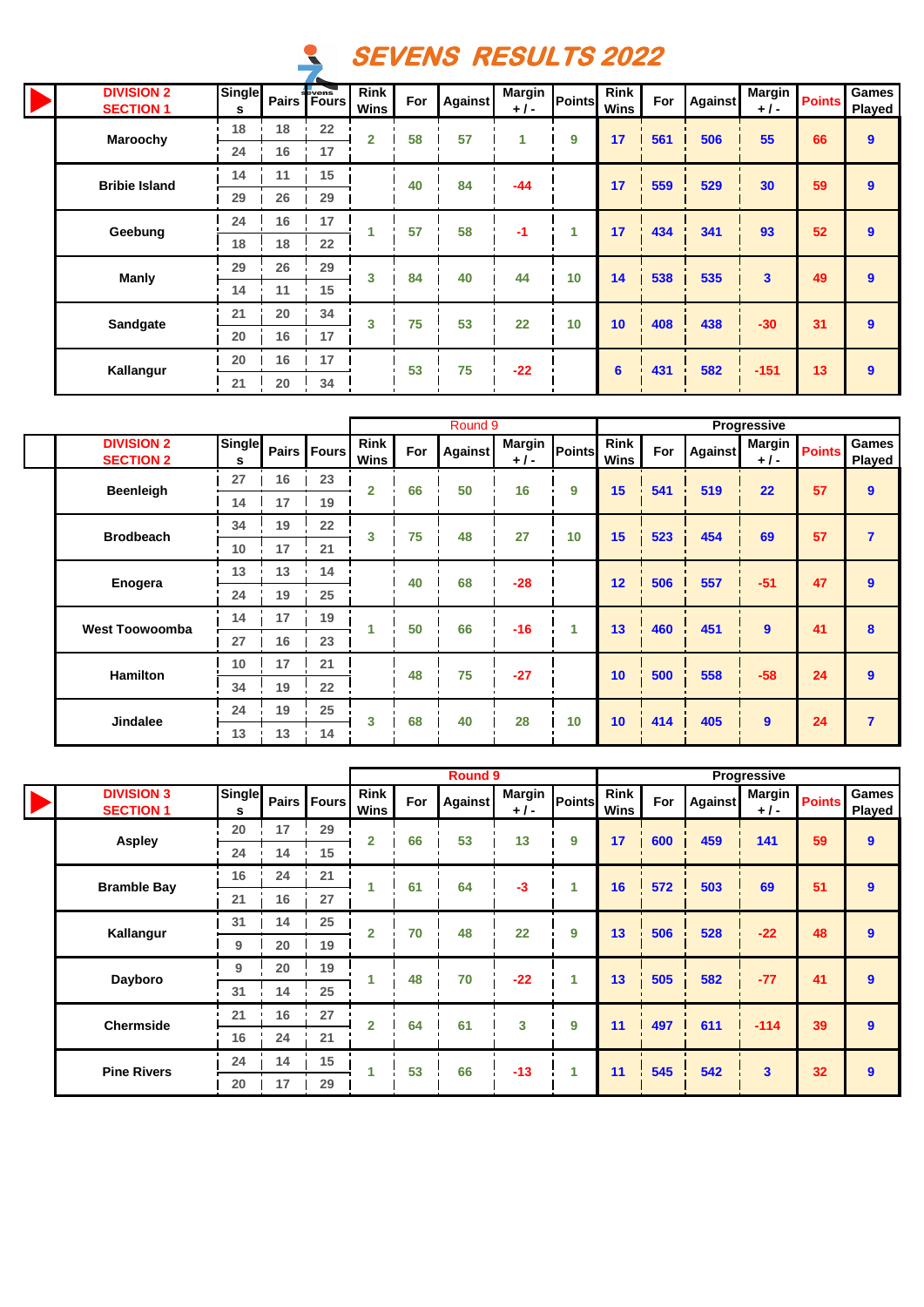

|                                       |                    |    |               |                |     | <b>Round 9</b> |                        |        |                     |     |         | Progressive     |               |                 |
|---------------------------------------|--------------------|----|---------------|----------------|-----|----------------|------------------------|--------|---------------------|-----|---------|-----------------|---------------|-----------------|
| <b>DIVISION 3</b><br><b>SECTION 2</b> | <b>Single</b><br>s |    | Pairs   Fours | Rink<br>Wins   | For | <b>Against</b> | <b>Margin</b><br>$+1-$ | Points | <b>Rink</b><br>Wins | For | Against | Margin<br>$+1-$ | <b>Points</b> | Games<br>Played |
| <b>Everton Park</b>                   | 12                 | 21 | 18            | 1              | 51  | 63             | $-12$                  | 1      | 18                  | 473 | 370     | 103             | 67            | $\mathbf{9}$    |
|                                       | 30                 | 14 | 19            |                |     |                |                        |        |                     |     |         |                 |               |                 |
| <b>Northern Suburbs</b>               | 30                 | 14 | 19            | $\mathbf{2}$   | 63  | 51             | 12                     | 9      | 17                  | 467 | 394     | 73              | 66            | $\mathbf{9}$    |
|                                       | 12                 | 21 | 18            |                |     |                |                        |        |                     |     |         |                 |               |                 |
| <b>Mt Gravatt</b>                     | 26                 | 16 | 33            | 3              | 75  | 43             | 32                     | 10     | 16                  | 469 | 388     | 81              | 58            | $\mathbf{9}$    |
|                                       | 17                 | 14 | 12            |                |     |                |                        |        |                     |     |         |                 |               |                 |
| Tarragindi                            |                    |    |               | $\overline{2}$ | 22  |                | 22                     | 9      | 14                  | 460 | 399     | 61              | 49            | $\mathbf{9}$    |
|                                       |                    |    |               |                |     |                |                        |        |                     |     |         |                 |               |                 |
| <b>New Farm</b>                       | 17                 | 14 | 12            |                | 43  | 75             | $-32$                  |        | $\overline{7}$      | 404 | 589     | $-186$          | 21            | $\mathbf{9}$    |
|                                       | 26                 | 16 | 33            |                |     |                |                        |        |                     |     |         |                 |               |                 |
| <b>Bye</b>                            |                    |    |               |                |     |                |                        |        |                     |     |         |                 |               |                 |
|                                       |                    |    |               |                |     |                |                        |        |                     |     |         |                 |               |                 |

|                                       |             |          |               |                     |     | <b>Round 9</b> |                        |               |                     |     |         | Progressive            |               |                        |
|---------------------------------------|-------------|----------|---------------|---------------------|-----|----------------|------------------------|---------------|---------------------|-----|---------|------------------------|---------------|------------------------|
| <b>DIVISION 3</b><br><b>SECTION 3</b> | Single<br>s |          | Pairs   Fours | <b>Rink</b><br>Wins | For | <b>Against</b> | <b>Margin</b><br>$+1-$ | <b>Points</b> | <b>Rink</b><br>Wins | For | Against | <b>Margin</b><br>$+1-$ | <b>Points</b> | <b>Games</b><br>Played |
| Carina                                | 25          | 16       | 14            | $\overline{2}$      | 55  | 60             | $-5$                   | 9             | 17                  | 477 | 389     | 88                     | 73            | $\mathbf{9}$           |
|                                       | 16          | 15       | 29            |                     |     |                |                        |               |                     |     |         |                        |               |                        |
|                                       | 16          | 15       | 29            |                     | 60  | 55             | 5                      |               |                     |     |         | 61                     | 56            |                        |
| <b>Broadbeach</b>                     | 25          | 16       | 14            |                     |     |                |                        |               | 14                  | 458 | 397     |                        |               | 8                      |
| <b>Tweed Heads</b>                    | 22          | 15<br>11 |               | 48                  | 67  | $-19$          |                        | 13            | 372                 | 350 | 22      | 41                     | 8             |                        |
|                                       | 24          | 21       | 22            |                     |     |                |                        |               |                     |     |         |                        |               |                        |
| <b>Logan City</b>                     |             |          |               | $\overline{2}$      | 12  |                | 12                     | 9             | 11                  | 405 | 432     | $-27$                  | 39            | $\mathbf{9}$           |
|                                       | 24          | 21       | 22            |                     |     |                |                        |               |                     |     |         |                        |               |                        |
| <b>Paradise Point</b>                 | 22          | 11       | 15            | 3                   | 67  | 48             | 19                     | 10            | 9                   | 402 | 451     | $-49$                  | 23            | $\mathbf{9}$           |
|                                       |             |          |               |                     |     |                |                        |               |                     |     |         |                        |               |                        |
| <b>Bye</b>                            |             |          |               |                     |     |                |                        |               |                     |     |         |                        |               |                        |

|                                       |             |    |               |                            | Round 9 |                |                        |        |                     |     |         | Progressive            |               |                 |
|---------------------------------------|-------------|----|---------------|----------------------------|---------|----------------|------------------------|--------|---------------------|-----|---------|------------------------|---------------|-----------------|
| <b>DIVISION 3</b><br><b>SECTION 4</b> | Single<br>s |    | Pairs   Fours | <b>Rink</b><br><b>Wins</b> | For     | <b>Against</b> | <b>Margin</b><br>$+1-$ | Points | <b>Rink</b><br>Wins | For | Against | <b>Margin</b><br>$+1-$ | <b>Points</b> | Games<br>Played |
| Toowoomba                             |             |    |               | 3                          |         |                |                        | 10     | 18                  | 436 | 370     | 66                     | 60            | 8               |
|                                       | 23          | 22 | 20            | 1                          | 65      | 72             | $-7$                   | 1      | 15                  | 549 | 507     | 42                     | 57            | $\overline{9}$  |
| Ipswich                               | 37          | 8  | 27            |                            |         |                |                        |        |                     |     |         |                        |               |                 |
|                                       | 28          | 21 | 16            | $\overline{2}$             | 65      | 59             | 6                      | 9      | 16                  | 527 | 432     | 95                     | 51            | 8               |
| <b>Salisbury</b>                      | 17          | 14 | 28            |                            |         |                |                        |        |                     |     |         |                        |               |                 |
|                                       | 17          | 14 | 28            |                            | 59      | 65             | $-6$                   | 4      | $12 \overline{ }$   | 555 | 549     | 6                      | 40            | $\mathbf{9}$    |
| Coorparoo                             | 28          | 21 | 16            |                            |         |                |                        |        |                     |     |         |                        |               |                 |
|                                       | 37          | 8  | 27            | $\overline{2}$             | 72      | 65             | 7                      | 9      | 10                  | 523 | 590     | $-67$                  | 38            | $\overline{9}$  |
| <b>Beenleigh</b>                      | 23          | 22 | 20            |                            |         |                |                        |        |                     |     |         |                        |               |                 |
| <b>Wellers Hill</b>                   |             |    |               |                            |         |                |                        |        | $\overline{7}$      | 422 | 564     | $-142$                 | 14            | $\overline{9}$  |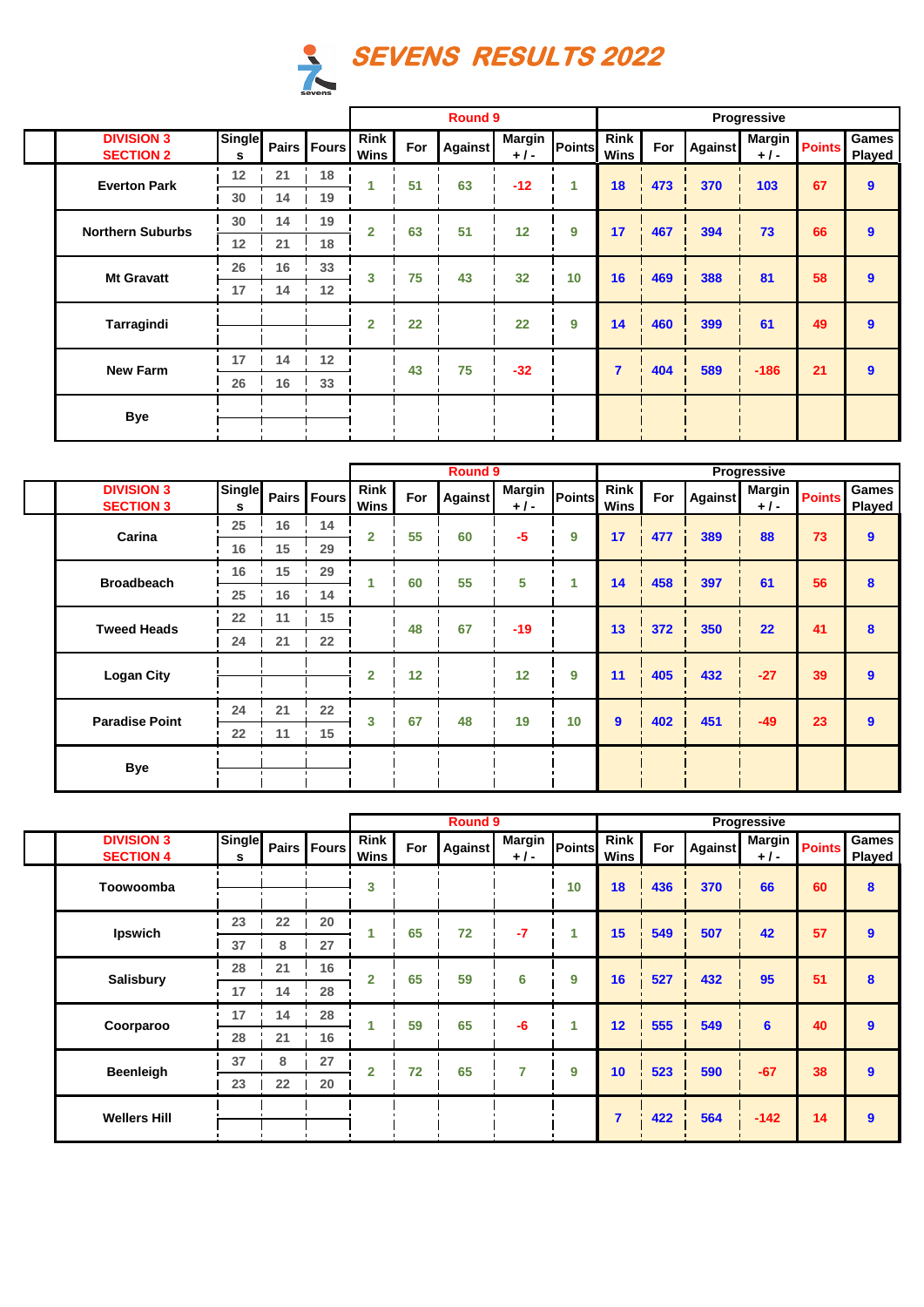

|                                       |                    |    |                |                     |     | <b>Round 9</b> |                        |               |              |     |                | Progressive            |               |                        |
|---------------------------------------|--------------------|----|----------------|---------------------|-----|----------------|------------------------|---------------|--------------|-----|----------------|------------------------|---------------|------------------------|
| <b>DIVISION 4</b><br><b>SECTION 1</b> | <b>Single</b><br>s |    | Pairs Fours    | <b>Rink</b><br>Wins | For | Against        | <b>Margin</b><br>$+1-$ | <b>Points</b> | Rink<br>Wins | For | <b>Against</b> | <b>Margin</b><br>$+1-$ | <b>Points</b> | <b>Games</b><br>Played |
|                                       | 17                 | 29 | 22             | $\overline{2}$      | 68  | 57             | 11                     | 9             | 16           | 555 | 504            | 51                     | 58            | 9                      |
| Geebung                               | 24                 | 14 | 19             |                     |     |                |                        |               |              |     |                |                        |               |                        |
| <b>Caboolture Lakes</b>               | 16                 | 22 | 26             | $\overline{2}$      | 64  | 46             | 18                     | 9             | 14           | 517 | 434            | 83                     | 56            | 8                      |
|                                       | 21                 | 10 | 15             |                     |     |                |                        |               |              |     |                |                        |               |                        |
| Kallangur                             | 21<br>10           | 15 |                | 46                  | 64  | $-18$          | 1                      | 14            | 436          | 523 | $-87$          | 49                     | 9             |                        |
|                                       | 16                 | 22 | 26             |                     |     |                |                        |               |              |     |                |                        |               |                        |
| <b>Bribie Island</b>                  | 35                 | 18 | 32             | 3                   | 85  | 40             | 45                     | 10            | 12           | 508 | 452            | 56                     | 40            | 8                      |
|                                       | 17                 | 16 | $\overline{7}$ |                     |     |                |                        |               |              |     |                |                        |               |                        |
| <b>Pine Rivers Ladies</b>             | 24                 | 14 | 19             |                     | 57  | 68             | $-11$                  | 1             | 13           | 526 | 540            | $-14$                  | 34            | $\mathbf{9}$           |
|                                       | 17                 | 29 | 22             |                     |     |                |                        |               |              |     |                |                        |               |                        |
| Woodford                              | 17                 | 16 | 7              |                     | 40  | 85             | $-45$                  |               |              | 430 | 519            | $-89$                  | 23            |                        |
|                                       | 35                 | 18 | 32             |                     |     |                |                        |               | 9            |     |                |                        |               | 9                      |

|                                       |                    |    |               | <b>Round 9</b>      |     |                |                        |        |                     |     |         | Progressive            |               |                  |
|---------------------------------------|--------------------|----|---------------|---------------------|-----|----------------|------------------------|--------|---------------------|-----|---------|------------------------|---------------|------------------|
| <b>DIVISION 4</b><br><b>SECTION 2</b> | <b>Single</b><br>s |    | Pairs   Fours | <b>Rink</b><br>Wins | For | <b>Against</b> | <b>Margin</b><br>$+1-$ | Points | <b>Rink</b><br>Wins | For | Against | <b>Margin</b><br>$+1-$ | <b>Points</b> | Games<br>Played  |
|                                       | 28                 | 27 | 28            | 3                   | 83  | 48             | 35                     | 10     | 19                  | 618 | 473     | 145                    | 68            | $\mathbf{9}$     |
| <b>Aspley</b>                         | 16                 | 15 | 17            |                     |     |                |                        |        |                     |     |         |                        |               |                  |
| <b>Pine Rivers Men</b>                | 28                 | 23 | 24            | 3                   | 75  | 46             | 29                     | 10     | 19                  | 442 | 368     | 74                     | 61            | $\boldsymbol{9}$ |
|                                       | 18                 | 11 | 17            |                     |     |                |                        |        |                     |     |         |                        |               |                  |
| <b>Hamilton</b>                       | 16                 | 22 | 10            |                     | 48  | 54             | $-6$                   |        | 13                  | 514 | 535     | $-21$                  | 41            | $\boldsymbol{9}$ |
|                                       | 17                 | 7  | 30            |                     |     |                |                        |        |                     |     |         |                        |               |                  |
| Sandgate                              | 17                 | 7  | 30            | $\overline{2}$      | 54  | 48             | 6                      | 9      | 11                  | 435 | 403     | 32                     | 39            | $\mathbf{9}$     |
|                                       | 16                 | 22 | 10            |                     |     |                |                        |        |                     |     |         |                        |               |                  |
| Ipswich                               | 18                 | 11 | 17            |                     | 46  | 75             | $-29$                  |        | 10                  | 524 | 563     | $-39$                  | 31            | $\mathbf{9}$     |
|                                       | 28                 | 23 | 24            |                     |     |                |                        |        |                     |     |         |                        |               |                  |
| <b>Banyo</b>                          | 16                 | 15 | 17            |                     | 48  | 83             | $-35$                  |        | $\mathbf{9}$        | 448 | 639     | $-191$                 | 30            | $\boldsymbol{9}$ |
|                                       | 28                 | 27 | 28            |                     |     |                |                        |        |                     |     |         |                        |               |                  |

|                                       |                    |    |             |                     | <b>Round 9</b> |                |                        |               |                     |     |                | Progressive            |               |                  |
|---------------------------------------|--------------------|----|-------------|---------------------|----------------|----------------|------------------------|---------------|---------------------|-----|----------------|------------------------|---------------|------------------|
| <b>DIVISION 4</b><br><b>SECTION 3</b> | <b>Single</b><br>s |    | Pairs Fours | <b>Rink</b><br>Wins | For            | <b>Against</b> | <b>Margin</b><br>$+1-$ | <b>Points</b> | <b>Rink</b><br>Wins | For | <b>Against</b> | <b>Margin</b><br>$+1-$ | <b>Points</b> | Games<br>Played  |
| <b>Beenleigh</b>                      | 26                 | 20 | 29          | 3                   | 75             | 49             | 26                     | 10            | 19                  | 638 | 487            | 151                    | 68            | $\boldsymbol{9}$ |
|                                       | 25                 | 6  | 18          |                     |                |                |                        |               |                     |     |                |                        |               |                  |
| <b>Dalby</b>                          | 21                 | 19 | 18          | 3                   | 58             | 48             | 10                     | 10            | 17                  | 567 | 493            | 74                     | 59            | $\overline{9}$   |
|                                       | 17                 | 18 | 13          |                     |                |                |                        |               |                     |     |                |                        |               |                  |
| South Toowoomba                       | 25                 | 6  | 18          |                     | 49             | 75             | $-26$                  |               | 15                  | 528 | 549            | $-21$                  | 50            | $\boldsymbol{9}$ |
|                                       | 26                 | 20 | 29          |                     |                |                |                        |               |                     |     |                |                        |               |                  |
| <b>North Ipswich</b>                  | 17                 | 18 | 13          |                     | 48             | 58             | $-10$                  |               | 14                  | 571 | 492            | 79                     | 49            | $\overline{9}$   |
|                                       | 21                 | 19 | 18          |                     |                |                |                        |               |                     |     |                |                        |               |                  |
| <b>Salisbury</b>                      | 25                 | 26 | 28          | $\overline{2}$      | 79             | 55             | 24                     | 9             | 12                  | 522 | 544            | $-22$                  | 40            | $\mathbf{9}$     |
|                                       | 28                 | 11 | 16          |                     |                |                |                        |               |                     |     |                |                        |               |                  |
| Lowood                                | 28                 | 11 | 16          |                     | 55             | 79             | $-24$                  | 1             | 4                   | 441 | 702            | $-261$                 | 4             | $\boldsymbol{9}$ |
|                                       | 25                 | 26 | 28          |                     |                |                |                        |               |                     |     |                |                        |               |                  |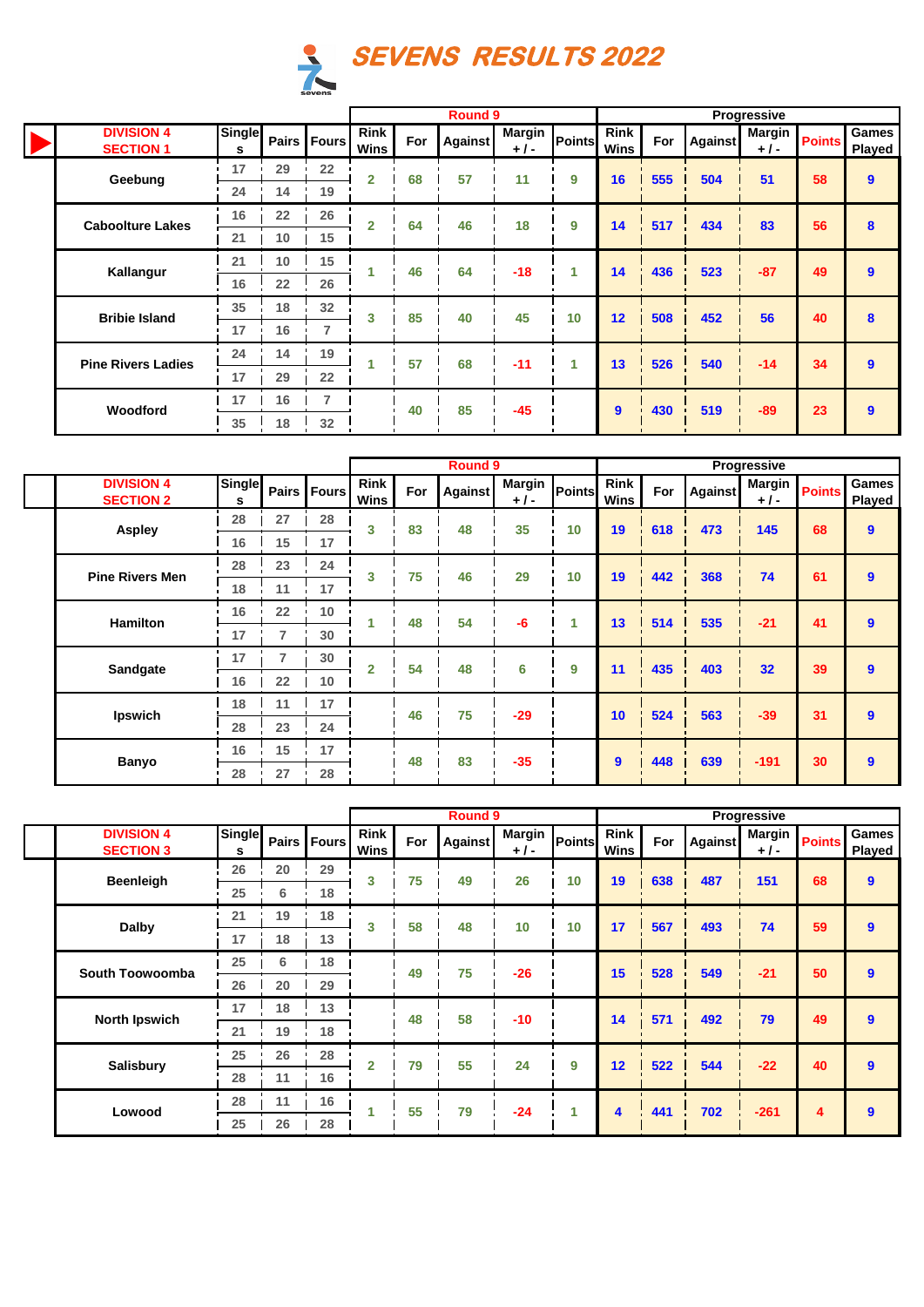

|                                       |             |    |               |                     |     | Round 9        |                        |        |                     |     |                | Progressive            |               |                        |
|---------------------------------------|-------------|----|---------------|---------------------|-----|----------------|------------------------|--------|---------------------|-----|----------------|------------------------|---------------|------------------------|
| <b>DIVISION 4</b><br><b>SECTION 4</b> | Single<br>s |    | Pairs   Fours | <b>Rink</b><br>Wins | For | <b>Against</b> | <b>Margin</b><br>$+1-$ | Points | <b>Rink</b><br>Wins | For | <b>Against</b> | <b>Margin</b><br>$+1-$ | <b>Points</b> | <b>Games</b><br>Played |
| <b>Tweed Heads</b>                    | 18          | 17 | 29            | $\overline{2}$      | 64  | 53             | 11                     | 9      | 15                  | 559 | 474            | 85                     | 57            | $\mathbf{9}$           |
|                                       | 21          | 15 | 17            |                     |     |                |                        |        |                     |     |                |                        |               |                        |
| <b>Jindalee</b>                       | 25          | 21 | 17            | $\overline{2}$      | 63  | 43             | 20                     | 9      | 15                  | 548 | 501            | 47                     | 57            | $\mathbf{9}$           |
|                                       | 16          | 9  | 18            |                     |     |                |                        |        |                     |     |                |                        |               |                        |
|                                       | 25          | 17 | 20            |                     | 62  | 56             |                        | 1      | 17                  |     |                | 96                     | 52            | $\mathbf{9}$           |
| <b>Broadbeach</b>                     | 15          | 20 | 21            |                     |     |                | 6                      |        |                     | 595 | 499            |                        |               |                        |
| <b>Mt Gravatt</b>                     | 15          | 20 | 21            | $\overline{2}$      | 56  | 62             | -6                     | 9      | 12                  |     |                |                        | 40            | 9                      |
|                                       | 25          | 17 | 20            |                     |     |                |                        |        |                     | 473 | 597            | $-124$                 |               |                        |
| <b>Logan City</b>                     | 16          | 9  | 18            |                     | 43  | 63             | $-20$                  | 1      | 11                  | 495 | 538            | $-43$                  | 39            | $\mathbf{9}$           |
|                                       | 25          | 21 | 17            |                     |     |                |                        |        |                     |     |                |                        |               |                        |
| Carina                                | 21          | 15 | 17            | 1                   | 53  | 64             | $-11$                  | 1      | 11                  | 495 | 556            | $-61$                  | 25            | 9                      |
|                                       | 18          | 17 | 29            |                     |     |                |                        |        |                     |     |                |                        |               |                        |

 $\overline{\phantom{a}}$ 

|                       |                                       |                    |          |               |                            |     | <b>Round 9</b> |                        |        |                            |     |                | Progressive     |               |                        |
|-----------------------|---------------------------------------|--------------------|----------|---------------|----------------------------|-----|----------------|------------------------|--------|----------------------------|-----|----------------|-----------------|---------------|------------------------|
| $\blacktriangleright$ | <b>DIVISION 5</b><br><b>SECTION 1</b> | <b>Single</b><br>s |          | Pairs   Fours | <b>Rink</b><br><b>Wins</b> | For | <b>Against</b> | <b>Margin</b><br>$+1-$ | Points | <b>Rink</b><br><b>Wins</b> | For | <b>Against</b> | Margin<br>$+1-$ | <b>Points</b> | <b>Games</b><br>Played |
|                       | <b>Bribie Island</b>                  | 14                 | 18       | 26            |                            | 58  | 59             | -1                     | 1      | 18                         | 637 | 460            | 177             | 67            | 9                      |
|                       |                                       | 20                 | 19       | 20            |                            |     |                |                        |        |                            |     |                |                 |               |                        |
|                       | Geebung                               | 17                 | 14       | 25            |                            | 56  | 72             | $-16$                  | 4      | 17                         | 439 | 426            | 13              | 59            | 9                      |
|                       |                                       | 28                 | 20       | 24            |                            |     |                |                        |        |                            |     |                |                 |               |                        |
|                       | <b>Bramble Bay</b>                    | 28                 | 20       | 24            | $\overline{2}$             | 72  | 56             | 16                     | 9      | 16                         | 612 | 505            | 107             | 58            | 9                      |
|                       |                                       | 17                 | 14       | 25            |                            |     |                |                        |        |                            |     |                |                 |               |                        |
|                       | Narangba                              | 18                 | 11       | 36            | $\overline{2}$             | 65  | 62             | 3                      | 9      | 14                         | 537 | 557            | $-20$           | 42            | 9                      |
|                       |                                       | 16                 | 31       | 15            |                            |     |                |                        |        |                            |     |                |                 |               |                        |
|                       | <b>Northern Suburbs</b>               | 20                 | 19       | 20            | $\overline{2}$             | 59  | 58             | 1                      | 9      | $\overline{7}$             | 469 | 655            | $-186$          | 28            | 9                      |
|                       |                                       | 14                 | 18       | 26            |                            |     |                |                        |        |                            |     |                |                 |               |                        |
|                       | Sandgate                              | 16                 | 31       | 15            |                            | 62  | 65             | $-3$                   | 1      | $\overline{7}$             | 395 | 486            | $-91$           | 14            | 9                      |
|                       |                                       | 18                 | 36<br>11 |               |                            |     |                |                        |        |                            |     |                |                 |               |                        |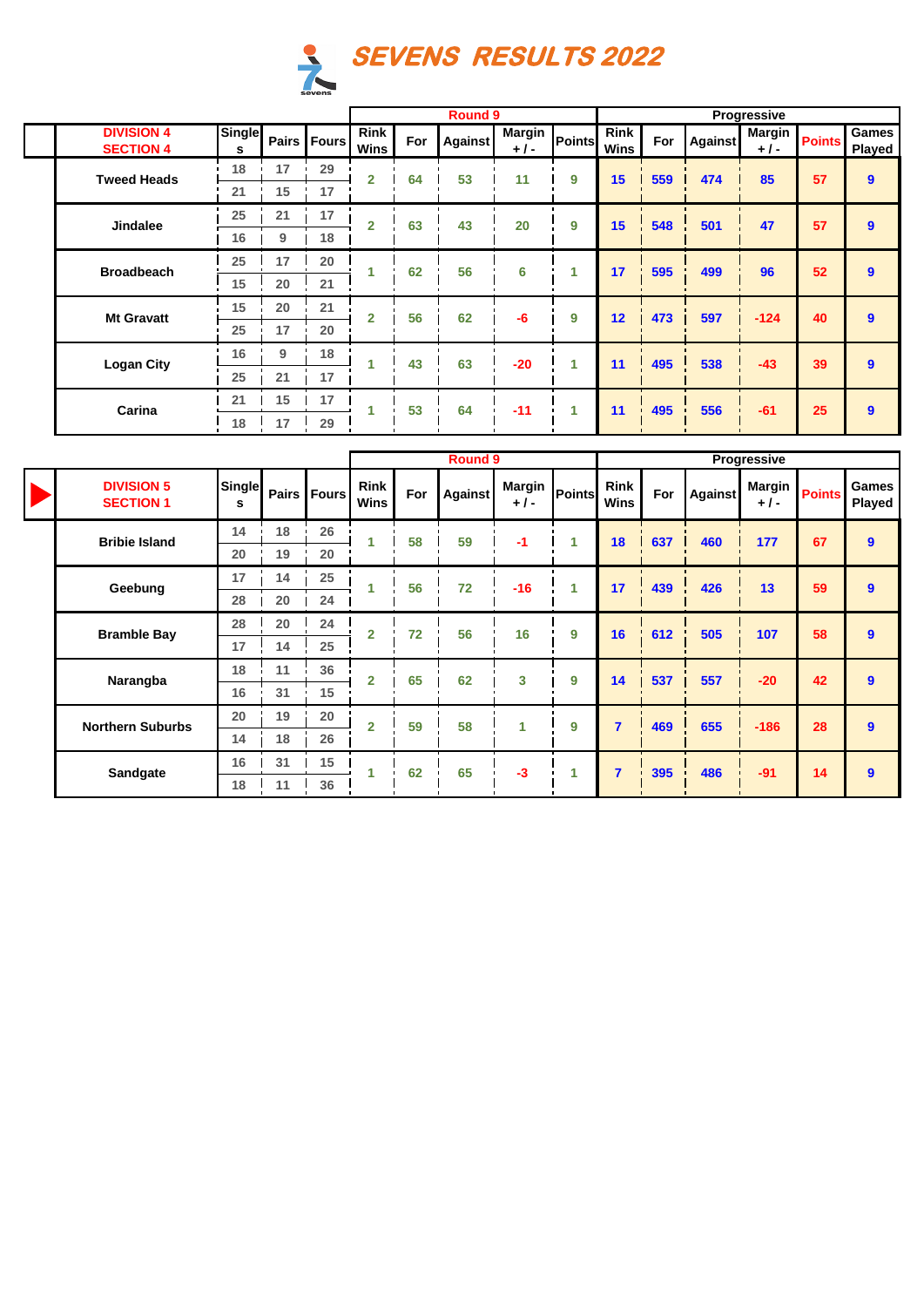

|                                       |                    |          |               |                            |     | <b>Round 9</b> |                        |        |                            |     |                | Progressive     |               |                 |
|---------------------------------------|--------------------|----------|---------------|----------------------------|-----|----------------|------------------------|--------|----------------------------|-----|----------------|-----------------|---------------|-----------------|
| <b>DIVISION 5</b><br><b>SECTION 2</b> | <b>Single</b><br>s |          | Pairs   Fours | <b>Rink</b><br><b>Wins</b> | For | Against        | <b>Margin</b><br>$+1-$ | Points | <b>Rink</b><br><b>Wins</b> | For | <b>Against</b> | Margin<br>$+1-$ | <b>Points</b> | Games<br>Played |
| <b>Wellers Hill</b>                   | 28                 | 16       | 29            | $\overline{2}$             | 73  | 59             | 14                     | 9      | 17                         | 570 | 488            | 82              | 66            | 9               |
|                                       | 21                 | 21       | 17            |                            |     |                |                        |        |                            |     |                |                 |               |                 |
| <b>Tweed Heads</b>                    | 28                 | 12       | 23            | $\overline{2}$             | 63  | 46             | 17                     | 9      | 16                         | 592 | 481            | 111             | 65            | 9               |
|                                       | 16                 | 15       | 15            |                            |     |                |                        |        |                            |     |                |                 |               |                 |
| Wynnum                                | 21                 | 17<br>21 | 1             | 59                         | 73  | $-14$          |                        | 14     | 536                        | 531 | 5              | 49              | 9             |                 |
|                                       | 28                 | 16       | 29            |                            |     |                |                        |        |                            |     |                |                 |               |                 |
| <b>Broadbeach</b>                     | 21                 | 14       | 20            | $\overline{2}$             | 55  | 55             |                        | 9      | 14                         | 514 | 535            | $-21$           | 49            | 9               |
|                                       | 19                 | 12       | 24            |                            |     |                |                        |        |                            |     |                |                 |               |                 |
| <b>Logan City</b>                     | 15<br>16           | 15       | 1             | 46                         | 63  | $-17$          |                        | 12     | 513                        | 530 | $-17$          | 33              | 9             |                 |
|                                       | 28<br>12<br>23     |          |               |                            |     |                |                        |        |                            |     |                |                 |               |                 |
| Carina                                | 19                 | 12       | 24            | 1                          | 55  | 55             |                        |        | 8                          | 452 | 612            | $-160$          | 8             | 9               |
|                                       | 21                 | 14       | 20            |                            |     |                |                        |        |                            |     |                |                 |               |                 |

|                                       |                    |    |             |                            |     | <b>Round 9</b> |                        |        |                            |     |                | Progressive            |               |                 |
|---------------------------------------|--------------------|----|-------------|----------------------------|-----|----------------|------------------------|--------|----------------------------|-----|----------------|------------------------|---------------|-----------------|
| <b>DIVISION 5</b><br><b>SECTION 3</b> | <b>Single</b><br>s |    | Pairs Fours | <b>Rink</b><br><b>Wins</b> | For | <b>Against</b> | <b>Margin</b><br>$+1-$ | Points | <b>Rink</b><br><b>Wins</b> | For | <b>Against</b> | <b>Margin</b><br>$+1-$ | <b>Points</b> | Games<br>Played |
| Gaythorne                             | 25                 | 12 | 18          | 1                          | 55  | 63             | $-8$                   | 1      | 20                         | 630 | 448            | 182                    | 69            | 9               |
|                                       | 18                 | 21 | 24          |                            |     |                |                        |        |                            |     |                |                        |               |                 |
| Kallangur                             | 15                 | 15 | 24          | $\overline{2}$             | 54  | 48             | 6                      | 9      | 17                         | 597 | 448            | 149                    | 66            | 9               |
|                                       | 20                 | 13 | 15          |                            |     |                |                        |        |                            |     |                |                        |               |                 |
| <b>Pine Rivers</b>                    | 18                 | 21 | 24          | $\overline{2}$             | 63  | 55             | 8                      | 9      | 16                         | 500 | 466            | 34                     | 58            | 9               |
|                                       | 25                 | 12 | 18          |                            |     |                |                        |        |                            |     |                |                        |               |                 |
| Ipswich                               | 35                 | 25 | 21          | $\overline{2}$             | 81  | 48             | 33                     | 9      | $\mathbf{9}$               | 417 | 533            | $-116$                 | 37            | $\mathbf{9}$    |
|                                       | 14                 | 12 | 22          |                            |     |                |                        |        |                            |     |                |                        |               |                 |
| <b>Hamilton</b>                       | 14                 | 12 | 22          | 1                          | 48  | 81             | $-33$                  | 1      | 10                         | 497 | 623            | $-126$                 | 24            | $\mathbf{9}$    |
|                                       | 35                 | 25 | 21          |                            |     |                |                        |        |                            |     |                |                        |               |                 |
| <b>Chermside</b>                      | 20                 | 13 | 15          | 1                          | 48  | 54             | $-6$                   | 4      | 9                          | 476 | 599            | $-123$                 | 16            | $\bf{9}$        |
|                                       | 15                 | 15 | 24          |                            |     |                |                        |        |                            |     |                |                        |               |                 |

|                                       |                    |    |               |                     |     | <b>Round 9</b> |                        |               |                            |     |                | Progressive            |               |                 |
|---------------------------------------|--------------------|----|---------------|---------------------|-----|----------------|------------------------|---------------|----------------------------|-----|----------------|------------------------|---------------|-----------------|
| <b>DIVISION 5</b><br><b>SECTION 4</b> | <b>Single</b><br>s |    | Pairs   Fours | Rink<br><b>Wins</b> | For | <b>Against</b> | <b>Margin</b><br>$+1-$ | <b>Points</b> | <b>Rink</b><br><b>Wins</b> | For | <b>Against</b> | <b>Margin</b><br>$+1-$ | <b>Points</b> | Games<br>Played |
| <b>Manly</b>                          | 24                 | 24 | 27            | 3                   | 75  | 47             | 28                     | 10            | 20                         | 649 | 443            | 206                    | 76            | 9               |
|                                       | 16                 | 14 | 17            |                     |     |                |                        |               |                            |     |                |                        |               |                 |
| <b>Russell Island</b>                 | 29                 | 21 | 30            | 3                   | 80  | 41             | 39                     | 10            | 20                         | 641 | 445            | 196                    | 69            | 9               |
|                                       | 14                 | 11 | 16            |                     |     |                |                        |               |                            |     |                |                        |               |                 |
| Canungra                              | 23                 | 19 | 14            | $\overline{2}$      | 56  | 57             | $-1$                   | 9             | 16                         | 570 | 555            | 15                     | 51            | 9               |
|                                       | 15                 | 16 | 26            |                     |     |                |                        |               |                            |     |                |                        |               |                 |
| <b>Paradise Point</b>                 | 16                 | 14 | 17            |                     | 47  | 75             | $-28$                  |               | 10                         | 427 | 613            | $-101$                 | 38            | 9               |
|                                       | 24                 | 24 | 27            |                     |     |                |                        |               |                            |     |                |                        |               |                 |
| <b>Beenleigh</b>                      | 14                 | 11 | 16            |                     | 41  | 80             | $-39$                  |               | 9                          | 514 | 535            | $-107$                 | 23            | 9               |
|                                       | 29                 | 21 | 30            |                     |     |                |                        |               |                            |     |                |                        |               |                 |
| Coorparoo                             | 15                 | 16 | 26            |                     | 57  | 56             | 1                      | 1             | $6\phantom{1}6$            | 447 | 656            | $-209$                 | 13            | 9               |
|                                       | 23                 | 19 | 14            |                     |     |                |                        |               |                            |     |                |                        |               |                 |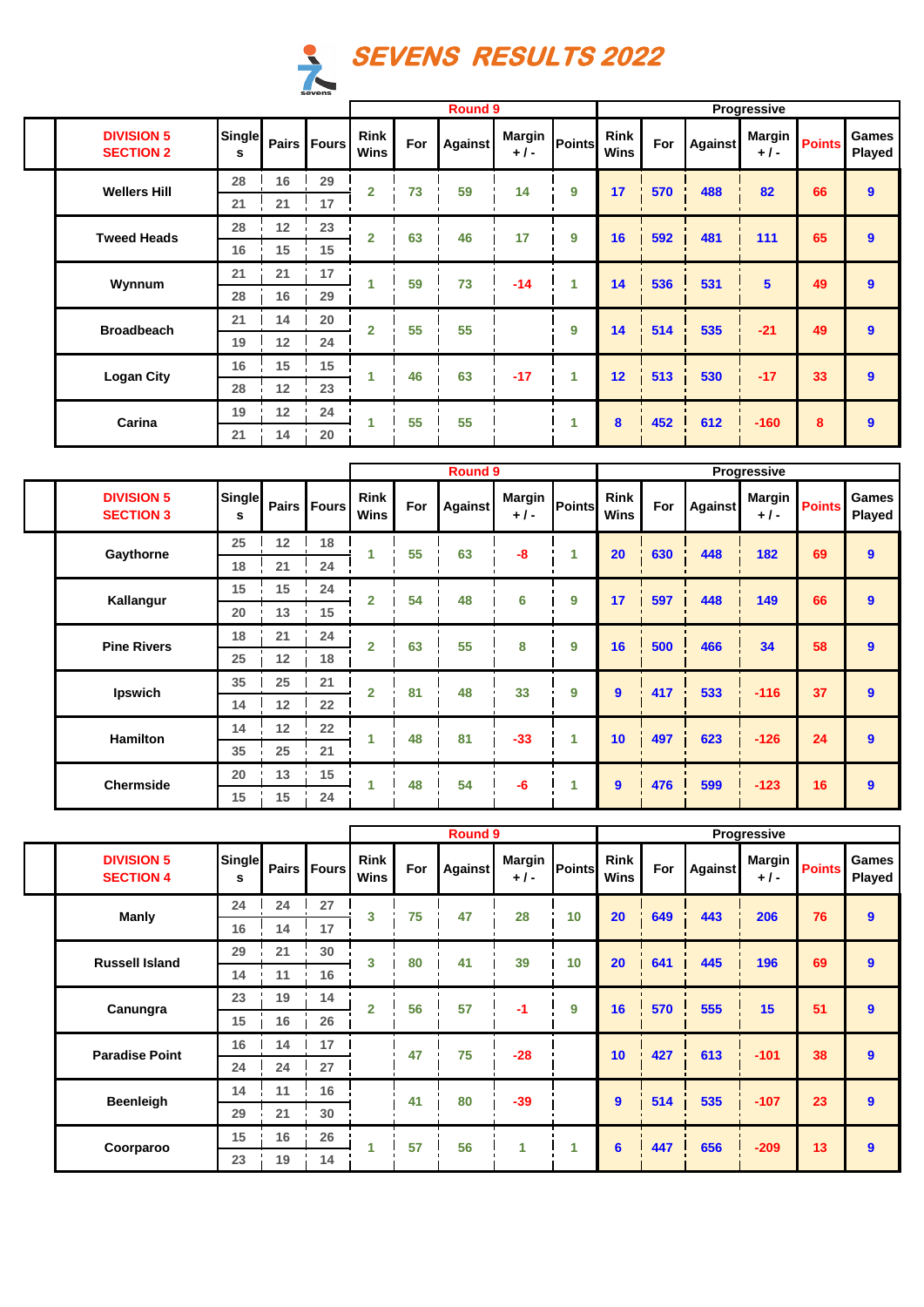

|                                       |             |    |               |                            |     | Round 9        |                 |               |                            |     |         | <b>Progressive</b> |               |                 |
|---------------------------------------|-------------|----|---------------|----------------------------|-----|----------------|-----------------|---------------|----------------------------|-----|---------|--------------------|---------------|-----------------|
| <b>DIVISION 5</b><br><b>SECTION 5</b> | Single<br>s |    | Pairs   Fours | <b>Rink</b><br><b>Wins</b> | For | <b>Against</b> | Margin<br>$+1-$ | <b>Points</b> | <b>Rink</b><br><b>Wins</b> | For | Against | Margin<br>$+1-$    | <b>Points</b> | Games<br>Played |
| Laidley                               | 27          | 13 | 25            | $\overline{2}$             | 65  | 48             | 17              | 9             | 17                         | 600 | 438     | 162                | 66            | 9               |
|                                       | 14          | 19 | 15            |                            |     |                |                 |               |                            |     |         |                    |               |                 |
| <b>North Toowoomba</b>                | 19          | 35 | 22            | $\overline{2}$             | 76  | 50             | 26              | 9             | 16                         | 601 | 489     | $112$              | 58            | $\bf{9}$        |
|                                       | 21          | 15 | 14            |                            |     |                |                 |               |                            |     |         |                    |               |                 |
| Dalby                                 | 21          | 15 | 14            | 1                          | 50  | 76             | $-26$           | 1             | 14                         | 529 | 561     | $-32$              | 42            | $\bf{9}$        |
|                                       | 19          | 35 | 22            |                            |     |                |                 |               |                            |     |         |                    |               |                 |
| Salisbury                             | 14          | 19 | 15            | 1                          | 48  | 65             | $-17$           |               | 13                         | 492 | 481     | 11                 | 41            | $\bf{9}$        |
|                                       | 27          | 13 | 25            |                            |     |                |                 |               |                            |     |         |                    |               |                 |
| Rosewood                              | 11          | 16 | 9             |                            | 36  | 96             | $-60$           |               | 12                         | 476 | 582     | $-106$             | 40            | 9               |
|                                       | 31          | 21 | 44            |                            |     |                |                 |               |                            |     |         |                    |               |                 |
| <b>West Toowoomba</b>                 | 31          | 21 | 44            | 3                          | 96  | 36             | 60              | 10            | $\boldsymbol{9}$           | 467 | 622     | $-155$             | 23            | 9               |
|                                       | 11          | 16 | 9             |                            |     |                |                 |               |                            |     |         |                    |               |                 |

|                                       |             |    |             |                     |     | <b>Round 9</b> |                        |        |                            |     |                | Progressive            |               |                 |
|---------------------------------------|-------------|----|-------------|---------------------|-----|----------------|------------------------|--------|----------------------------|-----|----------------|------------------------|---------------|-----------------|
| <b>DIVISION 6</b><br><b>SECTION 1</b> | Single<br>s |    | Pairs Fours | <b>Rink</b><br>Wins | For | <b>Against</b> | <b>Margin</b><br>$+1-$ | Points | <b>Rink</b><br><b>Wins</b> | For | <b>Against</b> | <b>Margin</b><br>$+1-$ | <b>Points</b> | Games<br>Played |
| <b>Mt Gravatt</b>                     | 55          | 13 | 20          | 1                   | 88  | 53             | 35                     | 1      | 19                         | 667 | 452            | 215                    | 68            | 9               |
|                                       | 5           | 20 | 28          |                     |     |                |                        |        |                            |     |                |                        |               |                 |
| <b>Pine Rivers</b>                    | 28          | 22 | 28          | 3                   | 78  | 51             | 27                     | 10     | 18                         | 578 | 470            | 108                    | 60            | 9               |
|                                       | 18          | 16 | 17          |                     |     |                |                        |        |                            |     |                |                        |               |                 |
| Kallangur                             | 23          | 19 | 28          | $\overline{2}$      | 70  | 51             | 19                     | 9      | 14                         | 443 | 468            | $-25$                  | 56            | 9               |
|                                       | 25          | 12 | 14          |                     |     |                |                        |        |                            |     |                |                        |               |                 |
| Yeronga                               | 25          | 12 | 14          | 1                   | 51  | 70             | $-19$                  | 1      | 13                         | 506 | 543            | $-37$                  | 41            | 9               |
|                                       | 23          | 19 | 28          |                     |     |                |                        |        |                            |     |                |                        |               |                 |
| Jindalee                              | 5           | 20 | 28          | $\overline{2}$      | 53  | 88             | $-35$                  | 9      | 12                         | 474 | 522            | $-48$                  | 40            | 9               |
|                                       | 55          | 13 | 20          |                     |     |                |                        |        |                            |     |                |                        |               |                 |
| Carina                                | 18<br>16    | 17 |             | 51                  | 78  | $-27$          |                        | 5      | 435                        | 648 | $-213$         | 5                      | 9             |                 |
|                                       | 28          | 22 | 28          |                     |     |                |                        |        |                            |     |                |                        |               |                 |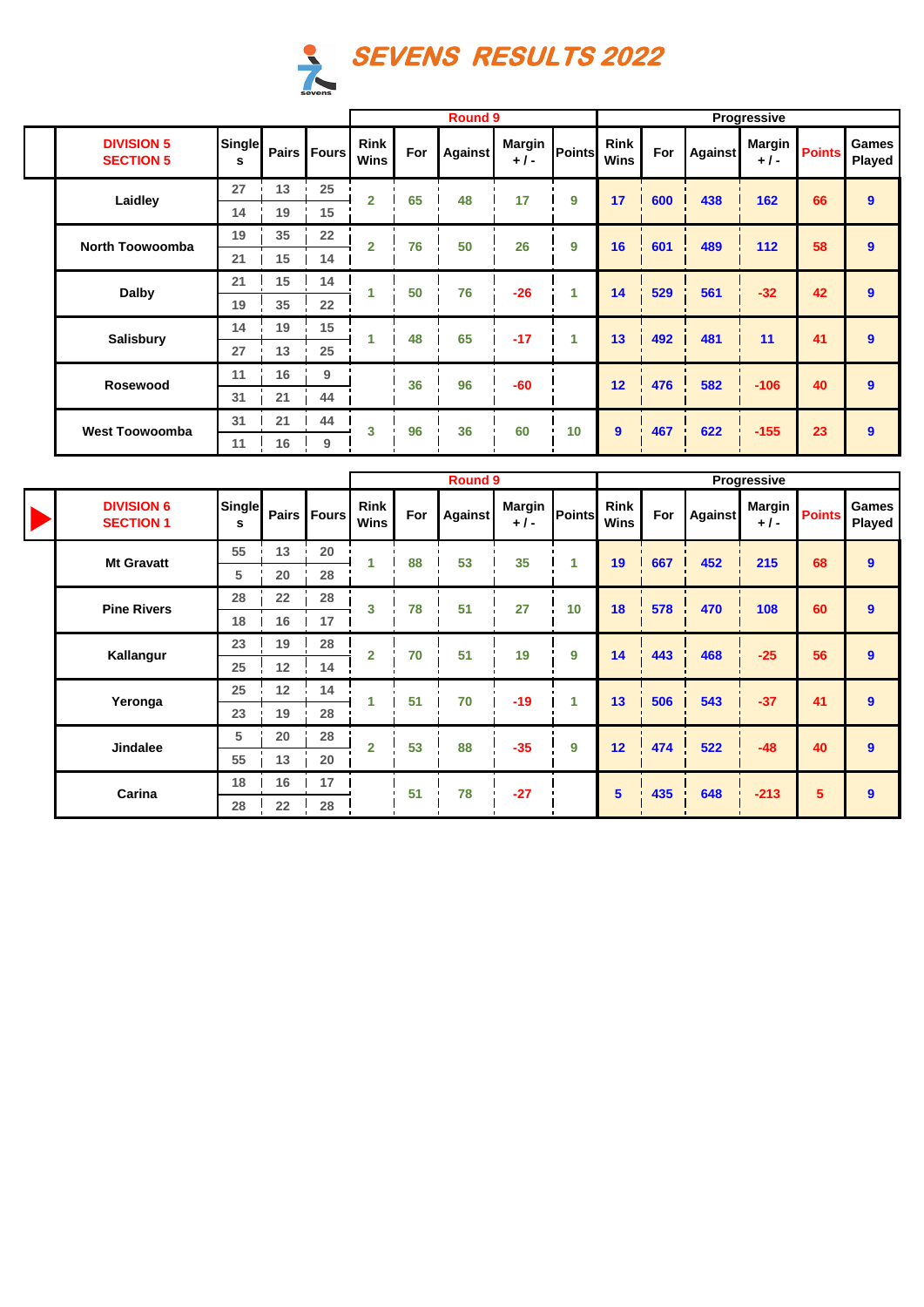

|                                       |                    |       |           |                            |     | <b>Round 9</b> |                        |        |                            |     |         | Progressive            |               |                 |
|---------------------------------------|--------------------|-------|-----------|----------------------------|-----|----------------|------------------------|--------|----------------------------|-----|---------|------------------------|---------------|-----------------|
| <b>DIVISION 6</b><br><b>SECTION 2</b> | <b>Single</b><br>s | Pairs | l Fours l | <b>Rink</b><br><b>Wins</b> | For | <b>Against</b> | <b>Margin</b><br>$+1-$ | Points | <b>Rink</b><br><b>Wins</b> | For | Against | <b>Margin</b><br>$+1-$ | <b>Points</b> | Games<br>Played |
| <b>Brighton</b>                       | 15                 | 10    | 19        |                            | 44  | 78             | $-34$                  |        | 19                         | 517 | 438     | 79                     | 68            | 9               |
|                                       | 26                 | 26    | 26        |                            |     |                |                        |        |                            |     |         |                        |               |                 |
| <b>Bribie Island</b>                  | 26                 | 26    | 26        | 3                          | 78  | 44             | 34                     | 10     | 18                         | 580 | 469     | 111                    | 60            | 9               |
|                                       | 15                 | 10    | 19<br>18  |                            |     |                |                        |        |                            |     |         |                        |               |                 |
|                                       | 20                 | 17    |           | $\overline{2}$             | 55  | 58             | $-3$                   | 9      | 16                         | 579 | 429     | 150                    | 58            | 9               |
| Kilcoy                                | 16                 | 16    | 26        |                            |     |                |                        |        |                            |     |         |                        |               |                 |
| <b>Bramble Bay</b>                    | 27                 | 9     | 17        | 1                          | 53  | 59             | -6                     | 1      | 12                         | 493 | 529     | $-36$                  | 40            | 9               |
|                                       | 12                 | 23    | 24        |                            |     |                |                        |        |                            |     |         |                        |               |                 |
|                                       | 12                 | 23    | 24        | $\overline{2}$             | 59  | 53             | 6                      | 9      | 9                          | 420 | 586     | $-166$                 | 30            | 9               |
| Narangba                              | 27                 | 9     | 17        |                            |     |                |                        |        |                            |     |         |                        |               |                 |
| Woodford                              | 16                 | 16    | 26        | 1                          | 58  | 55             | 3                      | 1      | $\overline{7}$             | 418 | 556     | $-138$                 | 14            | 9               |
|                                       | 20                 | 17    | 18        |                            |     |                |                        |        |                            |     |         |                        |               |                 |

|                                       |                    |    |               |                            |     | Round <sub>9</sub> |                        |                      |                            |     |         | Progressive            |               |                 |
|---------------------------------------|--------------------|----|---------------|----------------------------|-----|--------------------|------------------------|----------------------|----------------------------|-----|---------|------------------------|---------------|-----------------|
| <b>DIVISION 6</b><br><b>SECTION 3</b> | <b>Single</b><br>s |    | Pairs   Fours | <b>Rink</b><br><b>Wins</b> | For | <b>Against</b>     | <b>Margin</b><br>$+1-$ | Points               | <b>Rink</b><br><b>Wins</b> | For | Against | <b>Margin</b><br>$+1-$ | <b>Points</b> | Games<br>Played |
| <b>Pine Rivers Ladies</b>             | 30                 | 17 | 23            | $\overline{2}$             | 70  | 57                 | 13                     | 9                    | 18                         | 351 | 284     | 67                     | 67            | 9               |
|                                       | 13                 | 23 | 21            |                            |     |                    |                        |                      |                            |     |         |                        |               |                 |
| Geebung                               | 21                 | 12 | 23            |                            | 56  | 60                 | $-4$                   | 1                    | 15                         | 446 | 400     | 46                     | 57            | 9               |
|                                       | 27                 | 17 | 16            |                            |     |                    |                        |                      |                            |     |         |                        |               |                 |
| <b>Hamilton</b>                       | 27                 | 17 | 16            | $\overline{2}$             | 60  | 56                 | 4                      | 9                    | 15                         | 439 | 411     | 28                     | 57            | 9               |
|                                       | 21                 | 12 | 23            |                            |     |                    |                        |                      |                            |     |         |                        |               |                 |
| Chermside                             | 13                 | 23 | 21            | 1                          | 57  | 70                 | $-13$                  | $\blacktriangleleft$ | 14                         | 481 | 469     | 12 <sup>2</sup>        | 49            | $\mathbf{9}$    |
|                                       | 30                 | 17 | 23            |                            |     |                    |                        |                      |                            |     |         |                        |               |                 |
| <b>Sandgate</b>                       |                    |    |               | $\overline{2}$             | 9   |                    | 9                      | 9                    | 10                         | 286 | 335     | $-50$                  | 31            | $\mathbf{9}$    |
| <b>Bye</b>                            |                    |    |               |                            |     |                    |                        |                      |                            |     |         |                        |               |                 |
|                                       |                    |    |               |                            |     | <b>Daniel A</b>    |                        |                      |                            |     |         | <b>Desaussalier</b>    |               |                 |

|                                       |                    |    |             |                            |     | <b>Round 9</b> |                        |        |                            |     |                | Progressive     |               |                  |
|---------------------------------------|--------------------|----|-------------|----------------------------|-----|----------------|------------------------|--------|----------------------------|-----|----------------|-----------------|---------------|------------------|
| <b>DIVISION 6</b><br><b>SECTION 4</b> | <b>Single</b><br>s |    | Pairs Fours | <b>Rink</b><br><b>Wins</b> | For | Against        | <b>Margin</b><br>$+1-$ | Points | <b>Rink</b><br><b>Wins</b> | For | <b>Against</b> | Margin<br>$+1-$ | <b>Points</b> | Games<br>Played  |
| South Toowoomba                       | 20                 | 21 | 20          | $\overline{2}$             | 61  | 46             | 15                     | 9      | 18                         | 594 | 507            | 87              | 74            | $\boldsymbol{9}$ |
|                                       | 13                 | 12 | 21          |                            |     |                |                        |        |                            |     |                |                 |               |                  |
| <b>North Ipswich</b>                  | 11                 | 11 | 15          |                            | 37  | 91             | $-54$                  |        | 16                         | 547 | 511            | 36              | 51            | $\boldsymbol{9}$ |
|                                       | 37                 | 21 | 33          |                            |     |                |                        |        |                            |     |                |                 |               |                  |
| <b>Tarragindi/Salisbury</b>           | 37                 | 21 | 33          | 3                          | 91  | 37             | 54                     | 10     | 15                         | 590 | 499            | 91              | 50            | $\boldsymbol{9}$ |
|                                       | 11                 | 11 | 15          |                            |     |                |                        |        |                            |     |                |                 |               |                  |
| Ipswich                               | 19                 | 19 | 27          | $\overline{2}$             | 65  | 53             | 12                     | 9      | 10                         | 494 | 557            | $-63$           | 45            | 9                |
|                                       | 20                 | 18 | 15          |                            |     |                |                        |        |                            |     |                |                 |               |                  |
| <b>Salisbury</b>                      | 13                 | 12 | 21          |                            | 46  | 61             | $-15$                  | 1      | 13                         | 520 | 559            | $-39$           | 34            | $\mathbf{9}$     |
|                                       | 20                 | 21 | 20          |                            |     |                |                        |        |                            |     |                |                 |               |                  |
| <b>Windsor Ladies</b>                 | 20                 | 18 | 15          |                            | 53  | 65             | $-12$                  | 1.     | 9                          | 470 | 582            | $-112$          | 16            | $\boldsymbol{9}$ |
|                                       | 19                 | 19 | 27          |                            |     |                |                        |        |                            |     |                |                 |               |                  |